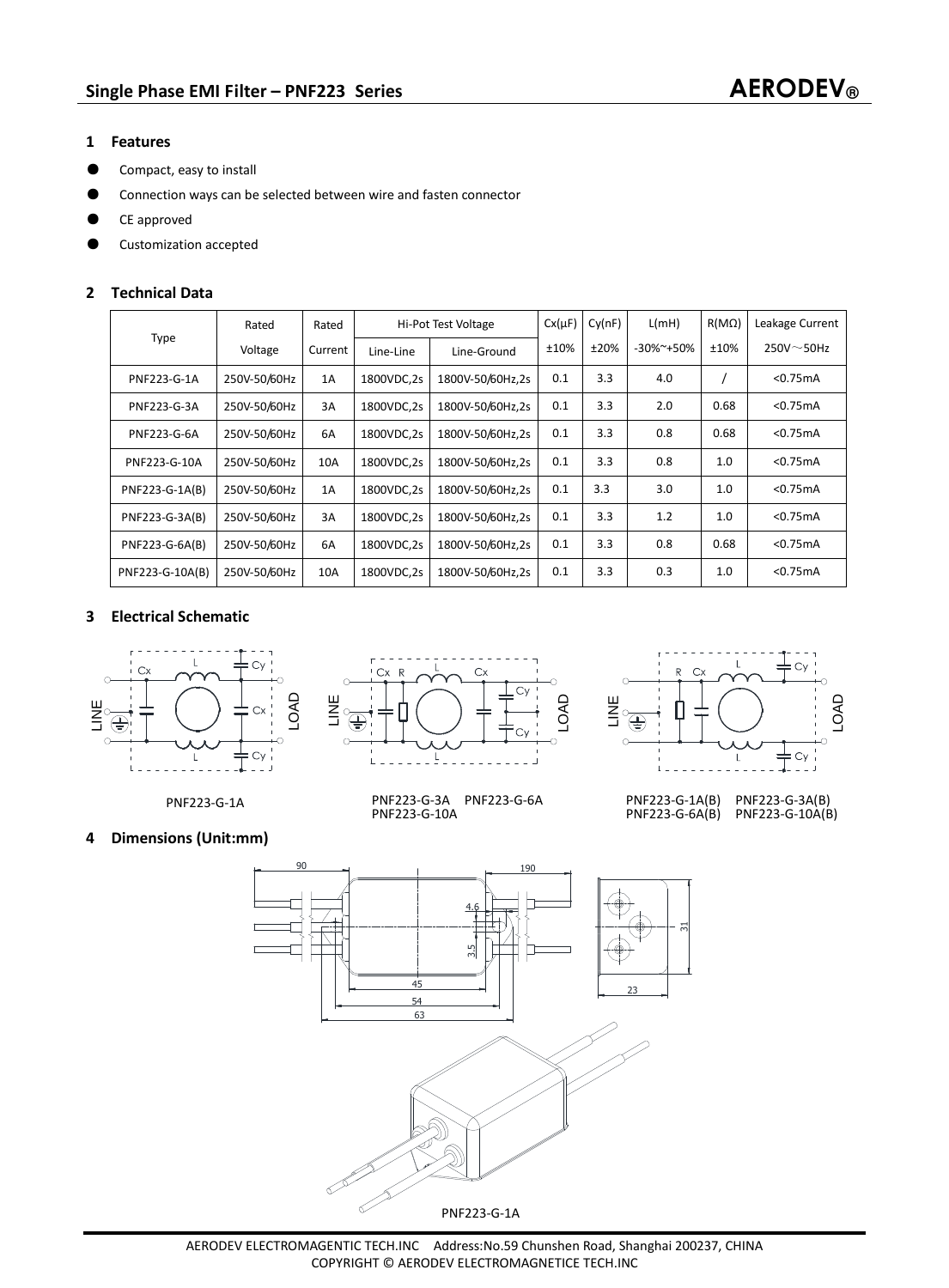

## **5 Typical Insertion Losses In 50Ω System: (CM-Common Mode DM-Different Mode)**